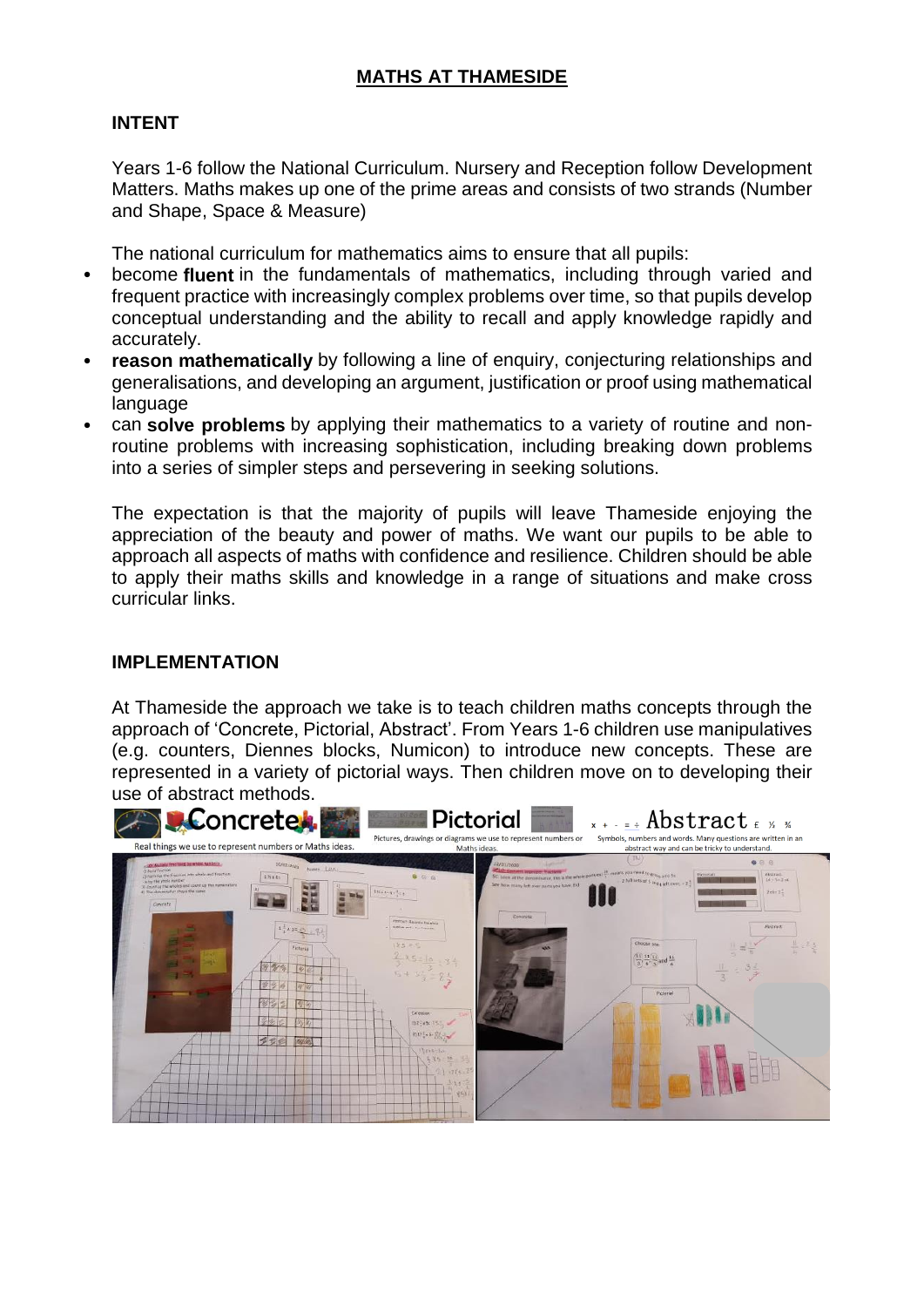## Sequence of learning

From Years 1-6, we follow White Rose for our sequence of learning. [This is supplemented by the use of other resources including: Kangaroo Maths; I See Reasoning; NRich and Abacus.]

The White Rose aim is to develop a whole new culture of deep understanding, confidence and competence in maths – a culture that produces strong, secure learning and real progress.

White Rose Maths follows the national curriculum objectives in units, ranging between one and six weeks per topic, allowing for a slower and deeper approach across a sequence of lessons.

Children are therefore given more time and opportunity to dive deeply into each area of Maths; once they understand a new concept, we encourage them to apply their understanding to contextual problems or to prove or disprove a mathematical idea. They may be asked to represent a number or calculation in different ways.





Fluency, reasoning and problem solving are at the heart what children cover in Maths. While some lessons may feature all three aspects, others may be entirely dedicated to just one of the three.